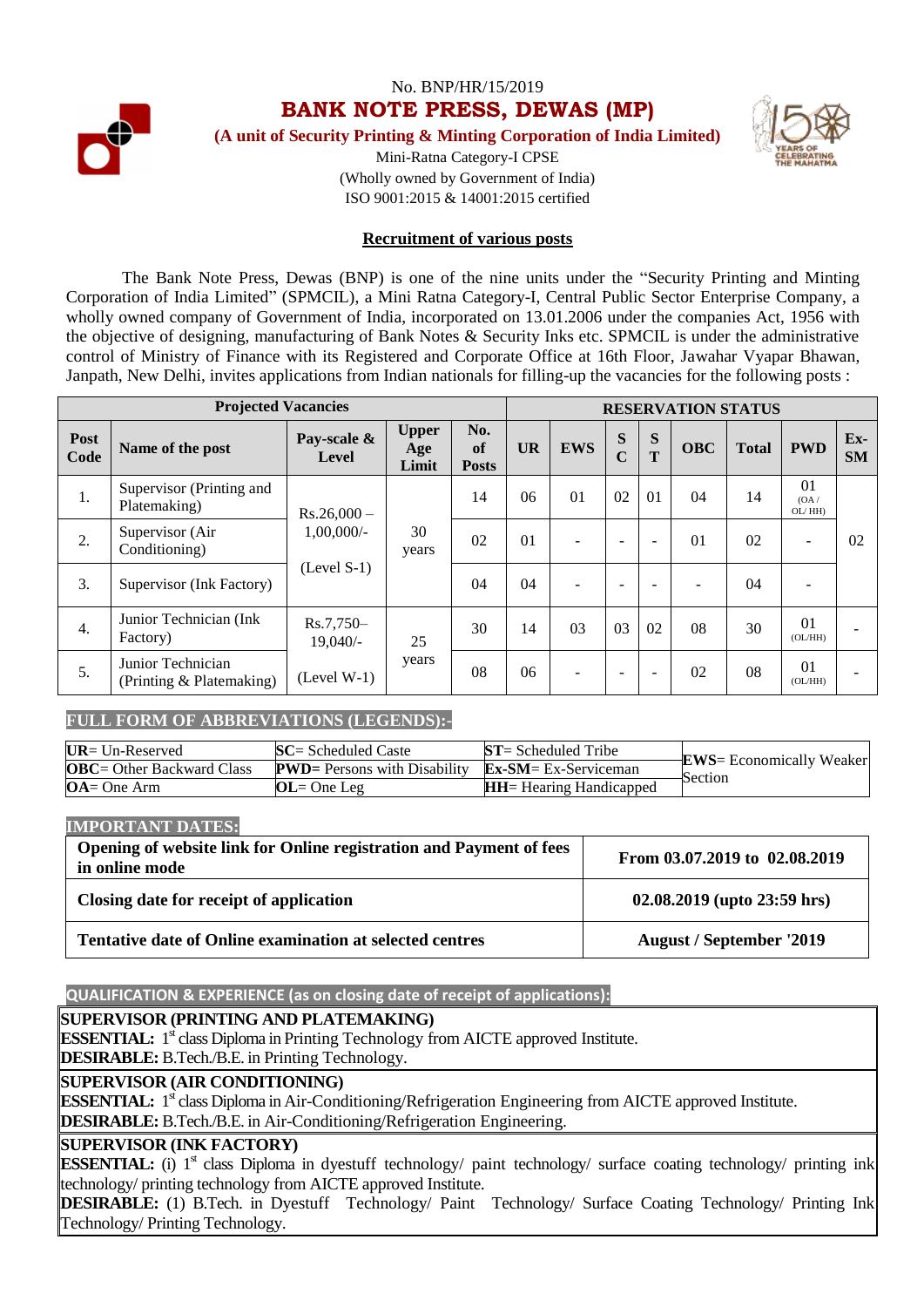## **JUNIOR TECHNICIAN (INK FACTORY)**

**ESSENTIAL:** Full time ITI certificate in dyestuff technology/ paint technology/ surface coating technology/ printing ink technology/ printing technology.

**DESIRABLE**: Diploma in dyestuff technology/ paint technology/ surface coating technology/ printing ink technology/ printing technology from AICTE approved Institute.

## **JUNIOR TECHNICIAN (PRINTING & PLATEMAKING)**

**ESSENTIAL:** Full time ITI certificate in Printing & Platemaking Trade viz. Litho Offset Machine Minder, Letter Press Machine Minder, Offset Printing, Platemaking, Electroplating, Hand Composing. **DESIRABLE:** Diploma in printing technology from AICTE approved Institute.

- **Candidates possessing 1 st class BE/B.Tech. in respective streams instead of diploma in respective stream can also apply against post code 1 to 3.**
- **1 st class means 1st class awarded by the University/Institute irrespective of the percentage of marks.**
- **Posts reserved for Persons with Disabilities and Ex-Servicemen will be adjusted by Horizontal Reservation i.e. the selected candidates will be adjusted against the categories of SC/ST/OBC/EWS/UR to which they belong.**
- The vacancies advertised under **EWS** Category is as per the instructions issued by DoPT, Ministry of Personnel, Public Grievances & Pension, Govt. of India, vide OM. No. 36039/1/2019-Estt (Res), dated 31.01.2019. EWS vacancies are tentative and subject to further directives of GoI and outcome of any litigation. The appointment against EWS category shall be provisional and is subject to the Income and Asset certificate being verified through the proper channels and if the verification reveals that the claim of belonging to EWS is fake/false, the services will be terminated forthwith without assigning any further reasons and without prejudice to such further action as may be taken under the provisions of the Indian Penal Code for production of fake/false certificate. The Income and Asset Certificate issued by any of the authorities mentioned in the prescribed format shall only be accepted as proof of candidate"s claim as belonging to EWS.
- Persons with Disabilities (PWD), as indicated against various item(s) in the vacancy details, can apply to the respective posts even if the post is not reserved for them but has been identified as suitable. However, such candidates will be considered for selection to such post by general standards of merit. Persons suffering from not less than 40% of relevant disability shall alone be eligible for the benefit of reservation and other relaxations as permissible under the rules. Thus, Persons with Disabilities can avail benefit of Reservation and other Concessions & Relaxations as permissible under the rules only when degree of physical disability is 40% or more and the posts are reserved for PWD candidates.

#### **i. Guidelines for candidates with locomotor disability and cerebral palsy :**

A Compensatory time of twenty minutes per hour or otherwise advised shall be permitted for the candidates with locomotor disability and cerebral palsy where dominant (writing) extremity is affected to the extent of slowing the performance of function (minimum of 40% impairment).

### **(ii) Guidelines for Persons with Disabilities using a Scribe:**

The candidates whose writing speed is adversely affected permanently for any reason can use their own scribe at their cost during the online examination. In all such cases where a scribe is used, the following rules will apply:

- The candidate will have to arrange his / her own scribe at his/her own cost.
- The qualification of Scribe/reader should always be matriculate or above. However, the qualification of the scribe should be one step below the qualification of the candidate taking examination.
- Both the candidate as well as scribe will have to give a suitable undertaking confirming that the scribe fulfills all the stipulated eligibility criteria for a scribe mentioned above. Further in case it later transpires that he/she did not fulfill any laid down eligibility criteria or suppressed material facts the candidature of the applicant will stand cancelled, irrespective of the result of the Online Test.
- Those candidates who use a scribe shall be eligible for compensatory time of 20 minutes or otherwise advised for every hour of the examination.
- **The scribe arranged by the candidate should not be a candidate for this recruitment. If violation of the above is detected at any stage of the process, candidature of both the candidate and the scribe will be cancelled. Candidates eligible for and who wish to use the services of a scribe in the examination should invariably carefully indicate the same in the online application form. Any subsequent request may not be favorably entertained.**
- **Only candidates registered for compensatory time will be allowed such concessions since compensatory time given to candidates shall be system based, it shall not be possible for the Company to allow such time if he / she is not registered for the same. Candidates not registered for compensatory time shall not be allowed such concessions.**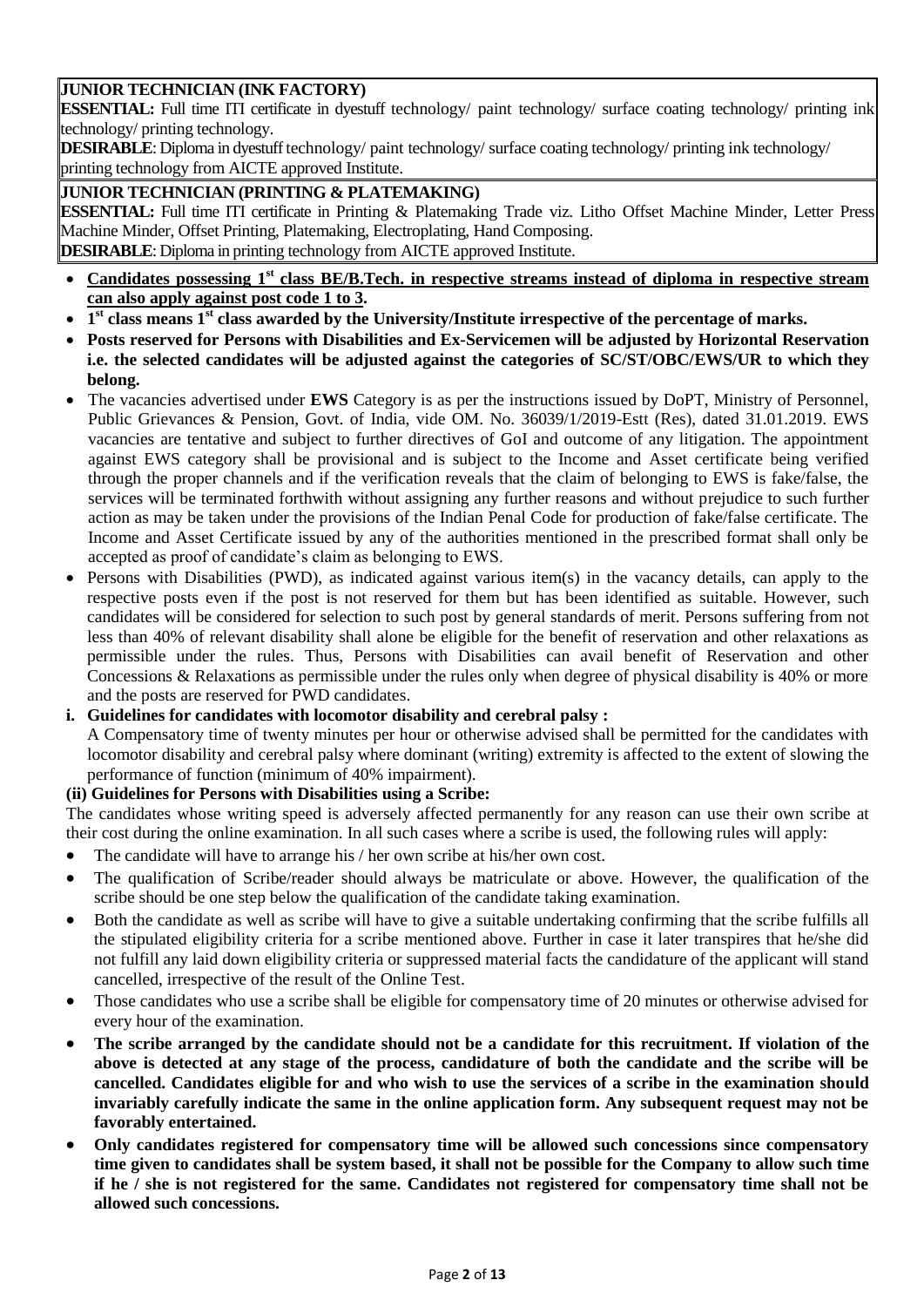## **Definition of Ex-Servicemen (EXSM)**

i. **Ex-Servicemen (EXSM):** Only those candidates shall be treated as Ex-servicemen who fulfill the revised definition as laid down in Government of India, Ministry of Home Affairs, Department of Personnel & Administrative Reforms Notification No. 36034/5/85 Estt. (SCT) dated 27.10.1986 as amended from time to time. ii. **Disabled Ex-Servicemen (DISXS):** Ex-servicemen who while serving in Armed Forces of the union were disabled in operation against the enemy or in disturbed areas shall be treated as Disabled Ex-Servicemen (DISXS).

Applicants are advised to apply online only through the Company's website at [http://bnpdewas.spmcil.com](http://bnpdewas.spmcil.com/) under the page "Career". Applicants may apply after carefully going through all the instructions given in this advertisement. **No other means/mode of application will be accepted.**

Before applying applicants should ensure that they fulfill all eligibility criteria as mentioned in the advertisement for the respective post. Company will take up verification of eligibility with reference to the original documents only after they have qualified in their Online examination result. If the candidates are found 'Not eligible' during the document verification process, their candidature will be summarily rejected. Their admission to all the stages of the recruitment process will be purely provisional subject to satisfying the prescribed eligibility criteria mentioned in this advertisement. Applicants who do not fulfill age as on closing date of receipt of applications and the minimum educational qualification & experience as on last date of receipt of applications are not eligible and need not apply for the post.

### **Reservation for Economically Weaker Sections (EWS)**

Candidates who are not covered under the scheme of reservation for SCs, STs and OBCs and whose family has gross annual income below Rs 8.00 Lakh (Rupees Eight Lakh only) are to be identified as EWS for benefit of reservation for EWS. The income shall also include income from all sources i.e. salary, agriculture, business, profession etc. for the financial year prior to the year of application. Also candidates whose family owns or possesses any of the following assets shall be excluded from being identified as EWS, irrespective of family income:

- 5 acres of agricultural land and above;
- Residential flat of 1000 sq. ft. and above;
- Residential plot of 100 sq. yards and above in notified municipalities;
- Residential plot of 200 sq. yards and above in areas other than the notified municipalities.

The property held by a "Family" in different locations or different places/cities would be clubbed while applying the land or property holding test to determine EWS status. The term "Family" for this purpose will include the person who seeks benefit of reservation, his/her parents and siblings below the age of 18 years as also his/her spouse and children below the age of 18 years.

The benefit of reservation under EWS can be availed upon production of an **Income and Asset Certificate** issued by a Competent Authority. The Income and Asset Certificate issued by any one of the following authorities in the prescribed format as given in **Annexure–I** shall only be accepted as candidate"s claim as belonging to EWS:

- a. District Magistrate/Additional District Magistrate/Collector/Deputy Commissioner/Additional Deputy Commissioner/1st Class Stipendary Magistrate/ Sub-Divisional Magistrate/Taluka Magistrate/ Executive Magistrate/Extra Assistant Commissioner
- b. Chief Presidency Magistrate/ Additional Chief Presidency Magistrate/Presidency Magistrate
- c. Revenue Officer not below the rank of Tehsildar and
- d. Sub-Divisional Officer of the area where the candidate and/or his family normally resides.

The candidates applying against the vacancies reserved for EWS must possess Income and Asset Certificate as on closing date of registration of application for this notice. Further, these candidates are also required to produce valid Income and Asset Certificate during document verification. Failing in these stipulations, their claim for reserved status under EWS will not be entertained and the candidature / application of such candidates, if fulfilling all the eligibility conditions for General (Un-reserved) category, will be considered under General (UR) vacancies only.

### 1. **Application can be submitted by a candidate only once and against only one of the posts, which means that a candidate can apply for any one post only. You are advised to apply for the post most suitable to your qualification and experience etc.**

i. The number of vacancies mentioned above is provisional and may slightly vary according to the actual requirement of the Company.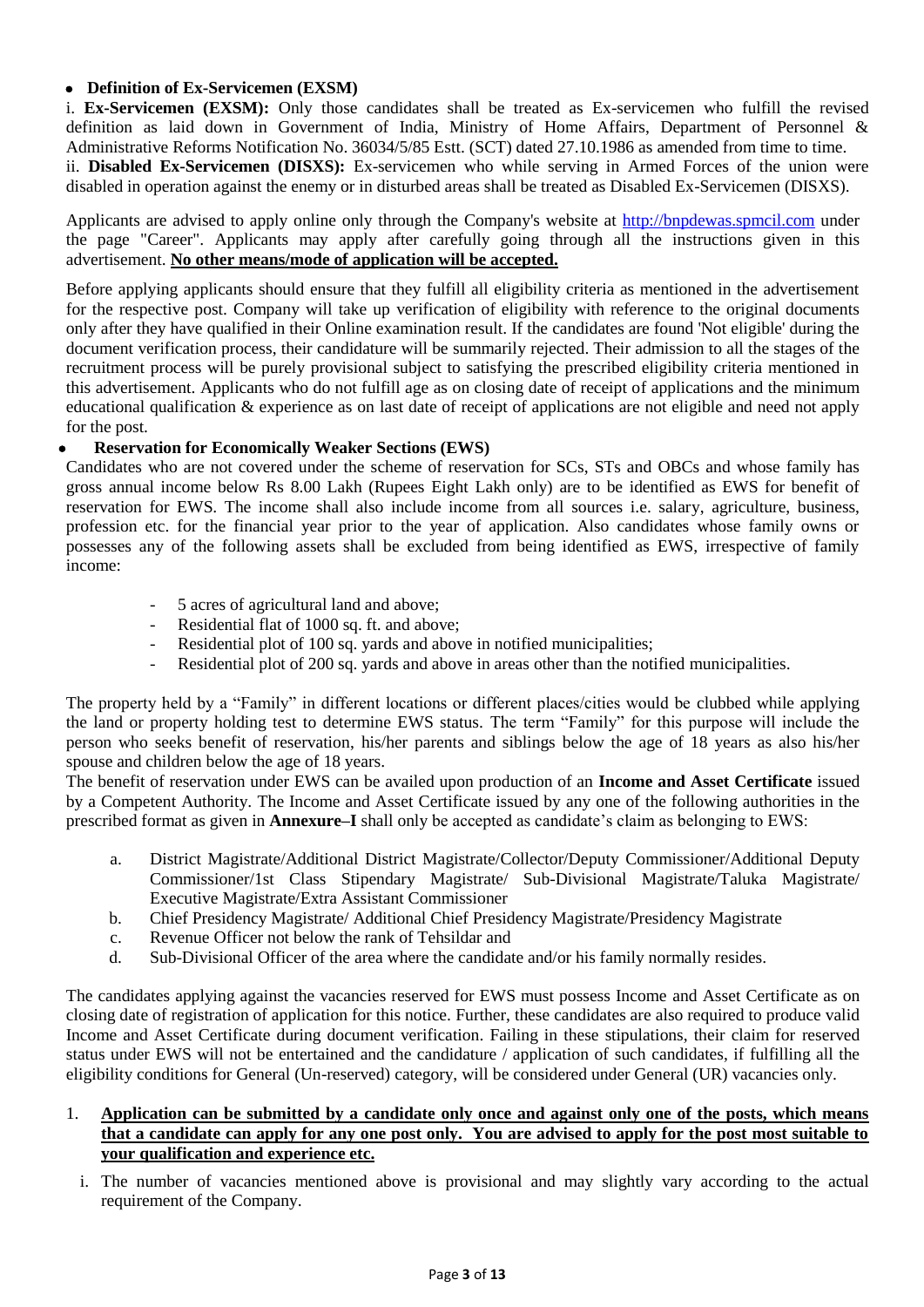- ii. The selected candidates will be initially posted at Bank Note Press, Dewas. However they are liable for transfer to any of the unit of SPMCIL as per requirement of the Company.
- 2. **The eligibility criteria for determination of age, qualification and experience etc. will be calculated as on last date of receipt of application :**
	- **Minimum age – 18 years as on last date of receipt of application for all the posts.**
	- **Upper age limit is relaxable as under**:
- i. Upto a maximum of 5 years for SC/ST candidates.
- ii. Upto a maximum of 3 years for candidates belonging to OBC.
- iii. Upto a maximum of 10 years if the candidate is a physically handicapped person.
- iv. For candidates belonging to SC/ST who are physically handicapped, the maximum age relaxation is 15 years.
- v. For candidates belonging to OBC who are physically handicapped, the maximum age relaxation is 13 years.
- vi. Upto a maximum of 3 years (8 years for SC/ST and 6 years for OBCs candidates) for Ex-Servicemen. This is in addition to the period of their service rendered by them in the Defence force. However, they should not have crossed 50 years of age.
- vii. Departmental candidates : No age bar for the in service SPMCIL employees who fulfill the essential qualification and experience provided, at least three years" service is left on the date of the advertisement.
- viii. Upto a maximum of 5 years to applicants of Jammu and Kashmir who had ordinarily been domiciled in the State of Jammu and Kashmir during the period from 01.01.1980 to 31.12.1989. The persons claiming relaxation under this sub-para would be required to produce a certificate to this effect from the District Magistrate within whose jurisdiction they had ordinarily resided or from any other authority designated in this behalf by the Govt.of Jammu and Kashmir.
- ix. **No relaxation in the upper age limit is admissible to SC/ST/OBC candidates applying for UR vacancies.**
- **3. EXAMINATION FEES**:RS.400/- (plus applicable GST) for all applicants and each posts.
- i) Candidates belonging to SC/ST/PWD/Ex-Servicemen are exempted from payment of application fees.
- ii) The candidates belonging to General and OBC category are required to pay application fees.
- iii) The applicants (wherever applicable) have to pay the application fees of Rs.400/- online as per the method explained in para 6B. Transaction charges (if any) levied by the bank for the payment of above application fees is to be borne by the applicants. Payment in any other manner will not be accepted and the applicant will be considered not eligible. Applicants paying lesser fees will also be not eligible. Fees once paid will not be refunded.
- **4. Probation:** The selected candidates will be placed on probation for a period of one year. The period of probation may be extended by a further maximum period of one year at the discretion of the Company. If the performance of the candidate is not found suitable during the extended period of probation also, his services will be liable for termination.

#### **5. Selection Procedure:**

- i) Selection for the posts will be done through examination which will be conducted "Online", and will be of objective type.
- ii) The Objective type online examination will consist of tests for:

| Sr. No.      | <b>Name of the Test</b>      | No. of Qs. | <b>Marks</b> | <b>Duration</b> |  |
|--------------|------------------------------|------------|--------------|-----------------|--|
| 1.           | Professional Knowledge       | 40         | 80           |                 |  |
| 2.           | <b>General Awareness</b>     | 40         | 40           |                 |  |
| 3.           | <b>English Language</b>      | 40         | 40           | 120             |  |
| 4.           | <b>Logical Reasoning</b>     | 40         | 40           | Minutes         |  |
| 5.           | <b>Quantitative Aptitude</b> | 40         | 40           |                 |  |
| <b>Total</b> |                              | 200        | <b>240</b>   |                 |  |

a) **For the post code 1 to 3 :–**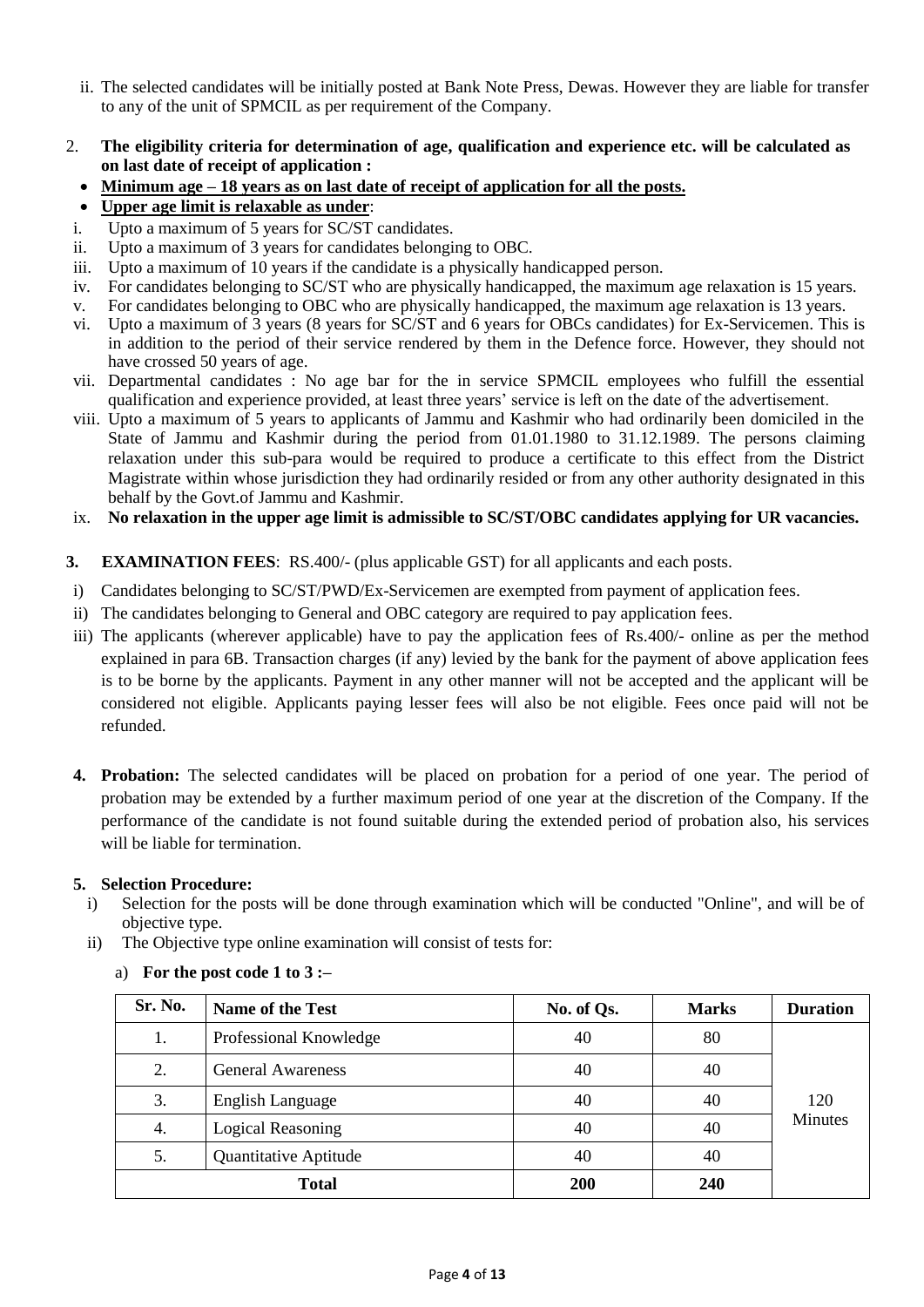#### b) **For the post code 4 & 5 :–**

| Sr. No.                            | <b>Name of the Test</b>  | No. of Qs. | <b>Marks</b> | <b>Duration</b> |
|------------------------------------|--------------------------|------------|--------------|-----------------|
| 1.                                 | <b>General Awareness</b> | 40         | 40           |                 |
| 2.                                 | English Language         | 40         | 40           |                 |
| 3.                                 | <b>Logical Reasoning</b> | 40         | 40           | 120<br>Minutes  |
| <b>Quantitative Aptitude</b><br>4. |                          | 40         | 40           |                 |
|                                    | Total                    | 160        | 160          |                 |

- iii) The Online Test for all the posts will be in bilingual form i.e. Hindi & English language except the English language section which will be available only in English.
- iv) The Online Examination will be held tentatively in the month of August/September 2019. The exact date, session, reporting time of examination will be mentioned in the call letter. The Online examination will be conducted in venues given in the respective call letters. The applicants will have to take the examination at their own cost. The applicants are requested to keep checking the Company's website [http://bnpdewas.spmcil.com](http://bnpdewas.spmcil.com/) for any change in the examination date.
- v) In the Selection process, an applicant has to secure minimum marks as per below criteria, i.e. cut-off to prepare merit list will be applied on the total score and not on the test wise rank, **but Candidate has to secure minimum qualifying marks in Professional Knowledge also as per below criteria** sufficiently higher to get selected. The minimum qualifying i.e. cut-off marks require to consider on order of merits for different categories of candidates are as under :-

| UR & EWS Category     | 55% |
|-----------------------|-----|
| <b>OBC</b> Category   | 50% |
| <b>SC/ST Category</b> | 45% |

- vi) Number of questions answered correctly by a candidate in each objective test is considered for arriving at the Corrected Score.
- vii) The Corrected Scores obtained by a candidate are made equivalent to take care of the minor difference in difficulty level, if any, in each of the objective tests held in different sessions to arrive at the Equated Scores. \* Scores obtained by candidates on any test are equated to the base form by considering the distribution of scores of all the forms.
- viii) Test wise Scores and scores on total is reported with decimal point up to two digits.
- ix) **There is no Negative Marking.**
- x) The Online Examination will be conducted at the following centres:

| Sr. No. | <b>State</b>   | <b>Centre</b> |
|---------|----------------|---------------|
| 1.      | Madhya Pradesh | <b>Bhopal</b> |
| 2.      | Madhya Pradesh | Indore        |
| 3.      | West Bengal    | Kolkata       |
| 4.      | Andhra Pradesh | Hyderabad     |
| 5.      | Delhi          | Delhi         |
| 6.      | Karnataka      | Bengaluru     |
| 7.      | Maharashtra    | Mumbai        |
| 8.      | Rajasthan      | Jaipur        |

xi) Applicants should select only one centre. Choice of centre once exercised by the applicant will be final. No request for change of centre/venue/date/session for online examination shall be entertained. If sufficient number of applicants does not opt for a particular centre for Online examination, the Company reserves the right to allot any other adjacent centre to those applicants OR if the number of applicants is more than the capacity available for Online examination for a centre. The Company reserves the right to allot any other centre to the candidate. The Company reserves the right to cancel any of the centres and/or add some other centres at its discretion, depending upon the response, administrative feasibility etc. The Company also reserves the right to allot the applicants to any of the centres other than the one he/she has opted for either within the state or outside the state.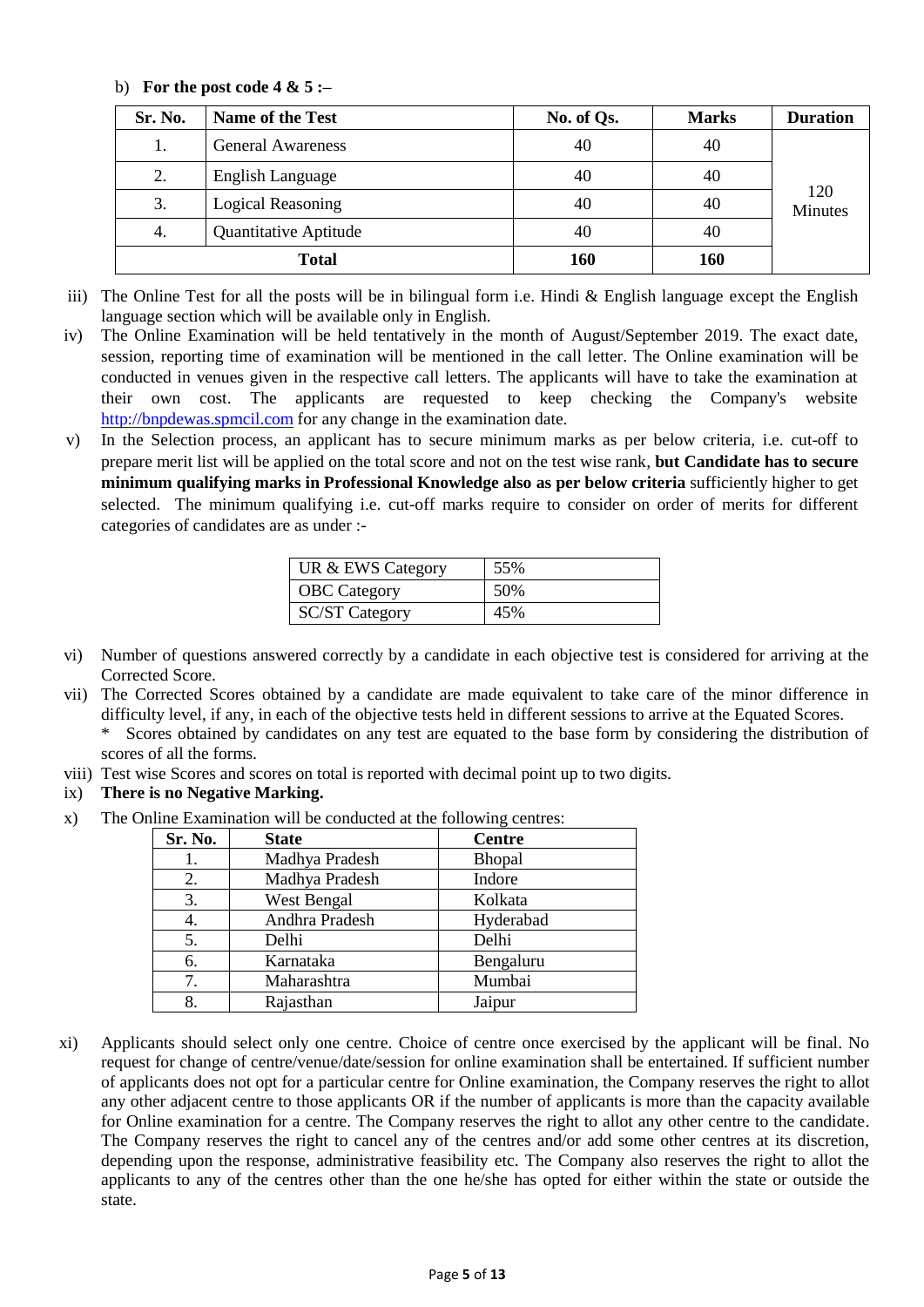- xii) All applicants will have to appear for the Online Examination at their own risks and expenses. Company will not be responsible for any injury or losses etc. of any nature.
- xiii) Admission to the Online examination will be purely provisional without verification of Age /qualification/ experience/ category (SC/ST/OBC/PWD/EWS/Ex-S)/ Character & Antecedents etc. of the applicants. Each applicant should, therefore, ensure that he/she fulfills the eligibility criteria and that the particulars furnished in the application are complete and correct in all respects. In case it is decided at any stage that an applicant does not fulfill the eligibility criteria and/ or has furnished incorrect/ false information or has suppressed any material information, his/her candidature will be cancelled. If any of these short comings are detected after appointment his/her services will be summarily terminated without giving any notice, or any compensation in lieu thereof.
- xiv) **Download of Call letter**  Applicants who have registered Online will be allowed to download online call letters for the Online examination on the basis of the information furnished in the Online application. No detailed scrutiny of application will be carried out at the time of issuing call letters Online. The call letters can be downloaded from the Company's website [http://bnpdewas.spmcil.com.](http://bnpdewas.spmcil.com/) Once the applicant clicks the relevant link, he/she can access the window for call letter download. The applicant is required to use (I) Registration Number/Roll Number, (II) Password/Date of Birth for downloading the call letter. Applicants are required to affix recent recognizable photograph on the call letter preferably the same as provided during registration. Applicants have to appear at the examination centre with (i) Original Call Letter and (ii) Original Photo Identity Proof as specified and mentioned in call letter. Applicants are also required to bring one photocopy of the original photo identity proof. Intimation for downloading call letter will also be sent through email/SMS to the email ID and mobile number as given by them in the online application form. However, applicants should keep checking the above website for latest updates.
- xv) **Applicants reporting late for online examination**: Applicants reporting late for Online examination i.e. after the reporting time specified on the call letter will not be permitted. The reporting time mentioned on the call letter is prior to the Start time of the tests.
- xvi) The possibility of occurrence of some problem in administration of the examination cannot be ruled out completely which may impact test delivery and/or result from being generated. In that event*,* every effort will be made to rectify such problem, which may include movement of candidates, delay in test. Conduct of a reexam is at the absolute discretion of the company. Candidates will not have any claim for a re-test. Candidates not willing to move or not willing to participate in the delayed process of test delivery shall be summarily rejected from the process.
- xvii)If the examination is held in more than one session, the scores across various sessions will be equated to adjust for slight differences in difficulty level of different test batteries used across sessions. More than one session are required if the nodes capacity is less or some technical disruption takes place at any center or for any applicant.
- xviii) In order to overcome the possibility of applicants seeking help of other applicants during the Online examination, an analysis of the responses (answers) of individual applicants with those of other applicants in the Online examination to detect patterns of similarity of right and wrong answers will be done. On the basis of such an analysis, it is inferred/concluded that the responses have been shared and scores obtained are not genuine/valid, the Company reserves the right to cancel the candidature of the concerned applicant and the result of such applicants (disqualified) will be withheld. Hence the applicants are advised in their own interests not to indulge in any unfair practice/ malpractice in the examination.
- xix) Instances for providing incorrect Information and/or process violation by an applicant detected at any stage of the selection process will lead to disqualification of the applicant from the selection process and he/she will not be allowed to appear in any SPMCIL recruitment process in the future. If such instances go undetected during the current selection process but are detected subsequently, such disqualification will take place with retrospective effect.

## **6. HOW TO APPLY**

## **DETAILED GUIDELINES/PROCEDURES FOR**

- **A. APPLICATION REGISTRATION**
- **B. PAYMENT OF FEES**
- **C. DOCUMENT SCAN AND UPLOAD**

## **Candidates can apply ONLINE ONLY between the dates mentioned on the first page and no other mode of application will be accepted.**

## **IMPORTANT POINTS TO BE NOTED BEFORE REGISTRATION**

#### Before applying online, candidates should-

- i. **scan their :** 
	- $photograph$  (4.5cm  $\times$  3.5cm)
	- signature (with black ink)
	- **left thumb impression (on white paper with black or blue ink)**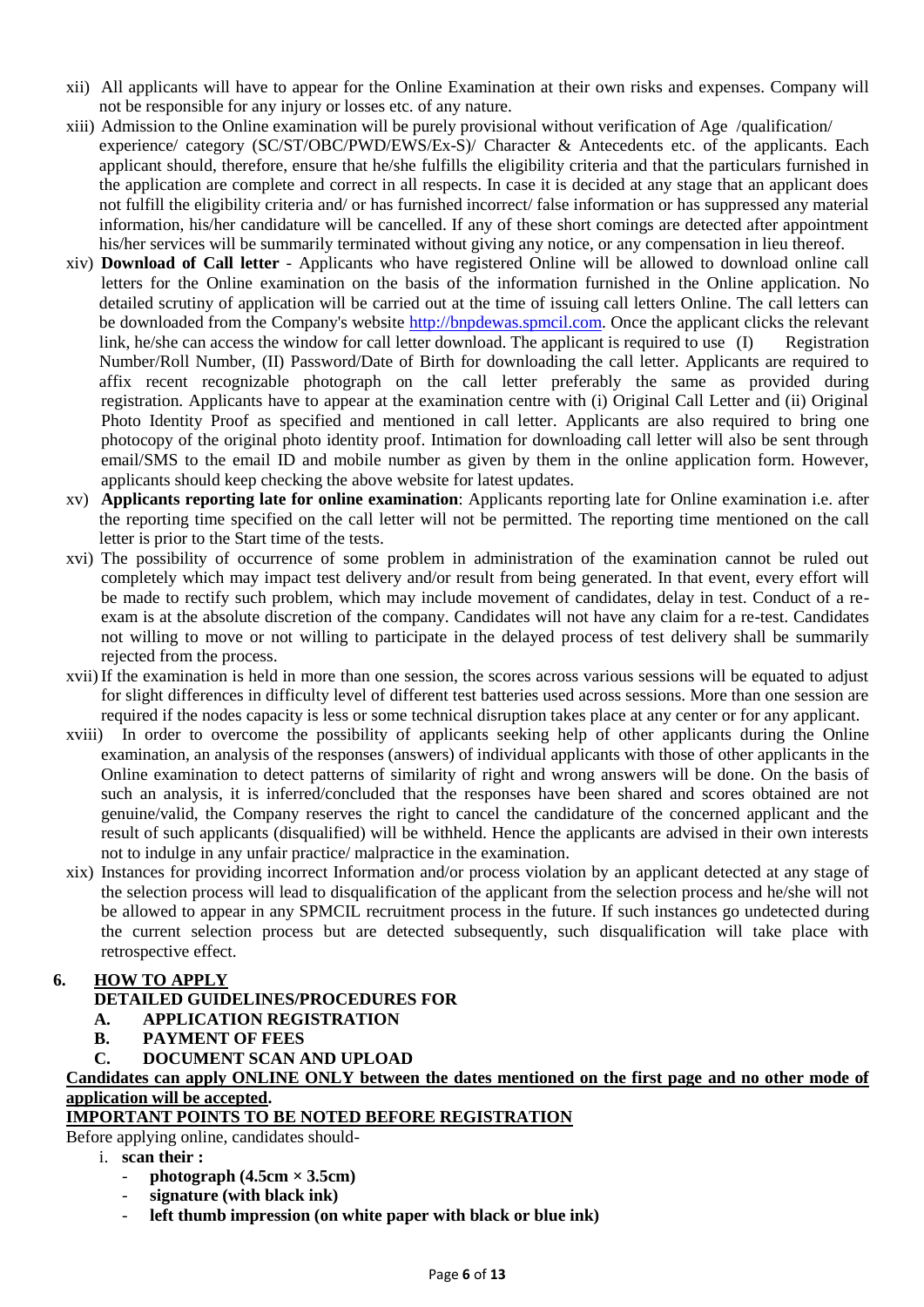- **a hand written declaration (on a white paper with black ink) (text given below)**

- **ensuring that all these scanned documents adhere to the required specifications as given below.**
- ii. **Signature in CAPITAL LETTERS will NOT be accepted.**
- iii. **The left thumb impression should be properly scanned and not smudged. (**If a candidate is not having left thumb, he/she may use his/ her right thumb for applying.)
- iv. **The text for the hand written declaration is as follows –**

*"I, \_\_\_\_\_\_\_ (Name of the candidate), hereby declare that all the information submitted by me in the application form is correct, true and valid. I will present the supporting documents as and when required."* 

- v. **The above mentioned hand written declaration has to be in the candidate's hand writing and in English only. If it is written and uploaded by anybody else or in any other language, the application will be considered as invalid.**
- vi. **Keep the necessary details/documents ready to make Online Payment of the requisite application fee/ intimation charges**
- vii.**Have a valid personal email ID and mobile no., which should be kept active till the completion of this Recruitment Process. BNP may send intimation to download call letters for the Examination etc. through the registered e-mail ID. In case a candidate does not have a valid personal e-mail ID, he/she should create his/her new e-mail ID and mobile no. before applying on-line and must maintain that email account and mobile number.**

#### **APPLICATION FEES/ INTIMATION CHARGES (NON REFUNDABLE) PAYMENT OF FEE ONLINE :**

Bank Transaction charges (if any) for Online Payment of application fees/intimation charges will have to be borne by the candidate.

## **A. Application Registration**

- i. Candidates to go to the BNP's website [http://bnpdewas.spmcil.com](http://bnpdewas.spmcil.com/) click on the option "**APPLY ONLINE**" which will open a new screen.
- ii. To register application, choose the tab "**Click here for New Registration**" and enter Name, Contact details and Email-ID. A Provisional Registration Number and Password will be generated by the system and displayed on the screen. Candidate should note down the Provisional Registration Number and Password. An Email & SMS indicating the Provisional Registration number and Password will also be sent.
- iii. In case the candidate is unable to complete the application form in one go, he / she can save the data already entered by choosing "SAVE AND NEXT" tab. Prior to submission of the online application candidates are advised to use the "SAVE AND NEXT" facility to verify the details in the online application form and modify the same, if required.
- iv. Candidates are advised to carefully fill and verify the details filled in the online application themselves as no change will be possible/ entertained after clicking the FINAL SUBMIT button.
- **v. The Name of the candidate or his /her Father/ Husband etc. should be spelt correctly in the application as it appears in the Certificates/ Mark sheets/Identity proof. Any change/alteration found may disqualify the candidature.**
- vi. Validate your details and Save your application by clicking the 'Validate your details' and 'Save & Next' button.
- vii. Candidates can proceed to upload Photo & Signature as per the specifications given in the Guidelines for Scanning and Upload of Photograph and Signature detailed under point "C".
- viii.Candidates can proceed to fill other details of the Application Form.
- ix. Click on the Preview Tab to preview and verify the entire application form before FINAL SUBMIT.
- x. Modify details, if required, and click on 'FINAL SUBMIT' ONLY after verifying and ensuring that the photograph, signature uploaded and other details filled by you are correct.
- xi. Click on 'Payment' Tab and proceed for payment.
- xii. Click on 'Submit' button.

## **B. PAYMENT OF FEES (ONLINE MODE)**

- i. The application form is integrated with the payment gateway and the payment process can be completed by following the instructions.
- ii. The payment can be made by using Debit Cards (RuPay/Visa/MasterCard/Maestro), Credit Cards, Internet Banking, IMPS, Cash Cards/ Mobile Wallets.
- iii. After submitting your payment information in the online application form, PLEASE WAIT FOR THE INTIMATION FROM THE SERVER. DO NOT PRESS BACK OR REFRESH BUTTON IN ORDER TO AVOID DOUBLE CHARGE
- iv. On successful completion of the transaction, an e-Receipt will be generated.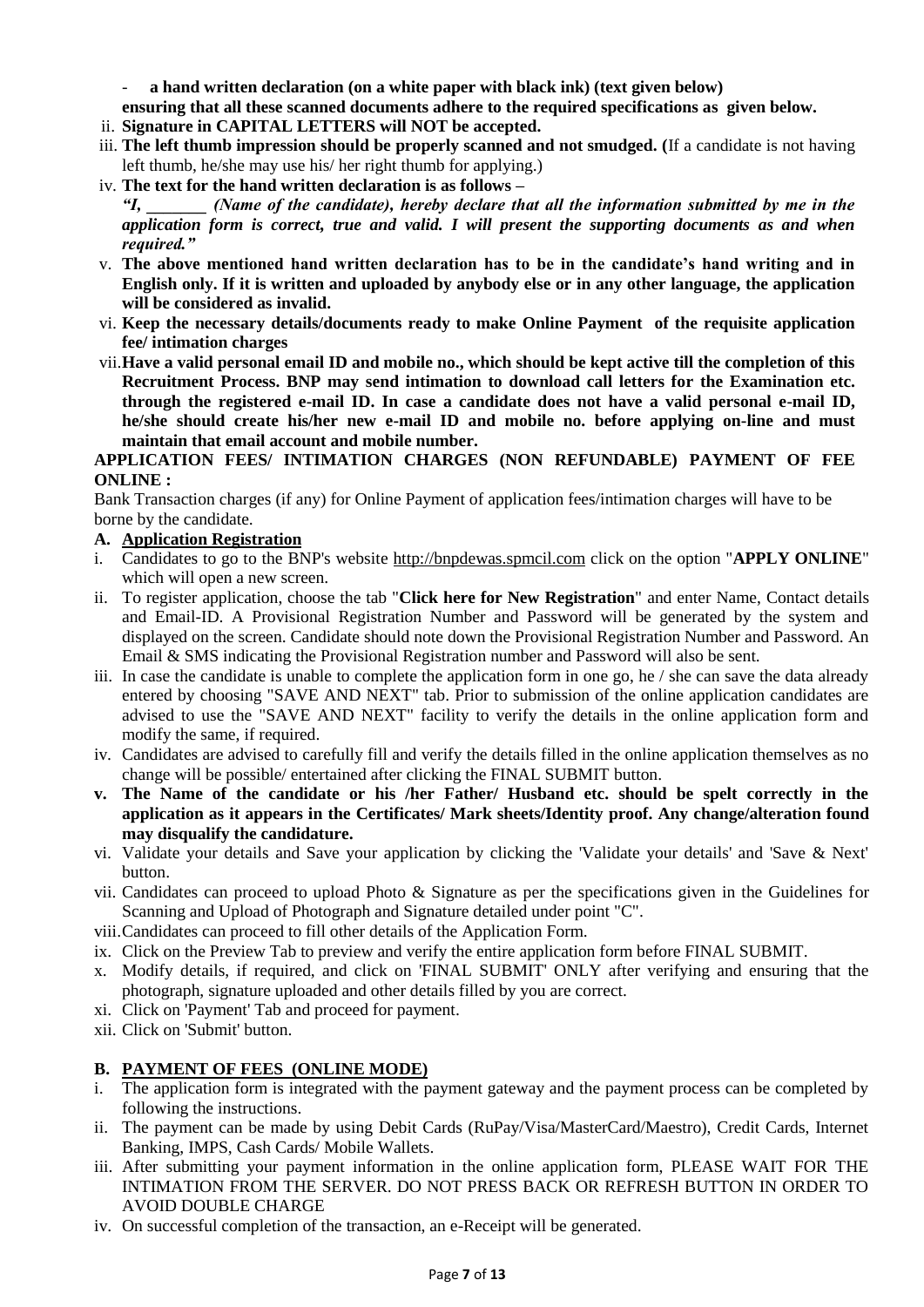- v. Non-generation of 'e-Receipt' indicates PAYMENT FAILURE. On failure of payment, Candidates are advised to login again using their Provisional Registration Number and Password and repeat the process of payment.
- vi. Candidates are required to take **a printout of the e-Receipt** and online Application Form containing fee details. **Please note that if the same cannot be generated, online transaction may not have been successful**.
- vii. The payment gateway does not accept Non-Indian credit cards.
- viii.To ensure the security of your data, please close the browser window once your transaction is completed.
- **ix. There is a facility to print application form containing fee details after payment of fees.**

## **C. Guidelines for scanning and Upload of Documents**

Before applying online a candidate will be required to have a scanned (digital) image of his/her photograph and signature as per the specifications given below :

## **i. Photograph Image:**

- Photograph must be a recent passport style colour picture.
- Make sure that the picture is in colour, taken against a light-coloured, preferably white, background.
- Look straight at the camera with a relaxed face
- If the picture is taken on a sunny day, have the sun behind you, or place yourself in the shade, so that you are not squinting and there are no harsh shadows
- If you have to use flash, ensure there's no "red-eye"
- If you wear glasses make sure that there are no reflections and your eyes can be clearly seen.
- Caps, hats and dark glasses are not acceptable. Religious headwear is allowed but it must not cover your face.
- Dimensions 200 x 230 pixels (preferred)
- Size of file should be between 20kb–50 kb
- Ensure that the size of the scanned image is not more than 50kb. If the size of the file is more than 50 kb, then adjust the settings of the scanner such as the DPI resolution, no. of colours etc., during the process of scanning.
- If the photo is not uploaded at the place of Photo Admission for Examination will be rejected/denied. Candidate him/herself will be responsible for the same.
- Candidate should also ensure that photo is uploaded at the place of photo and signature at the place of signature. If photo in place of photo and signature in place of signature is not uploaded properly, candidate will not be allowed to appear for the exam.
- Candidate must ensure that Photo to be uploaded is of required size and the face should be clearly visible.

## **ii. Signature, left thumb impression and hand-written declaration Image :**

- The applicant has to sign on white paper with Black Ink pen.
- The applicant has to put his left thumb impression on a white paper with black or blue ink.
- The applicant has to write the declaration in English clearly on a white paper with black ink
- The signature, left thumb impression and the hand written declaration should be of the applicant and not by any other person.
- The signature will be used to put on the Call Letter and wherever necessary.
- If the Applicant"s signature on the attendance sheet or Call letter, signed at the time of the examination, does not match the signature uploaded, the applicant will be disqualified.
- Signature / Hand written declaration in CAPITAL LETTERS shall NOT be accepted.

# **iii. Left thumb impression:**

- The applicant has to put his/her left thumb impression on a white paper with black or blue ink.
	- File type: jpg / jpeg
	- Dimensions: 240 x 240 pixels in 200 DPI (Preferred for required quality) i.e 3 cm \* 3 cm (Width \* Height)
	- File Size: 20 KB 50 KB

# **iv. Hand-written declaration:**

- Hand written declaration content is to be as expected.
- Hand written declaration should not be written in CAPITAL LETTERS.
- The applicant has to write the declaration in English clearly on a white paper with black or blue ink.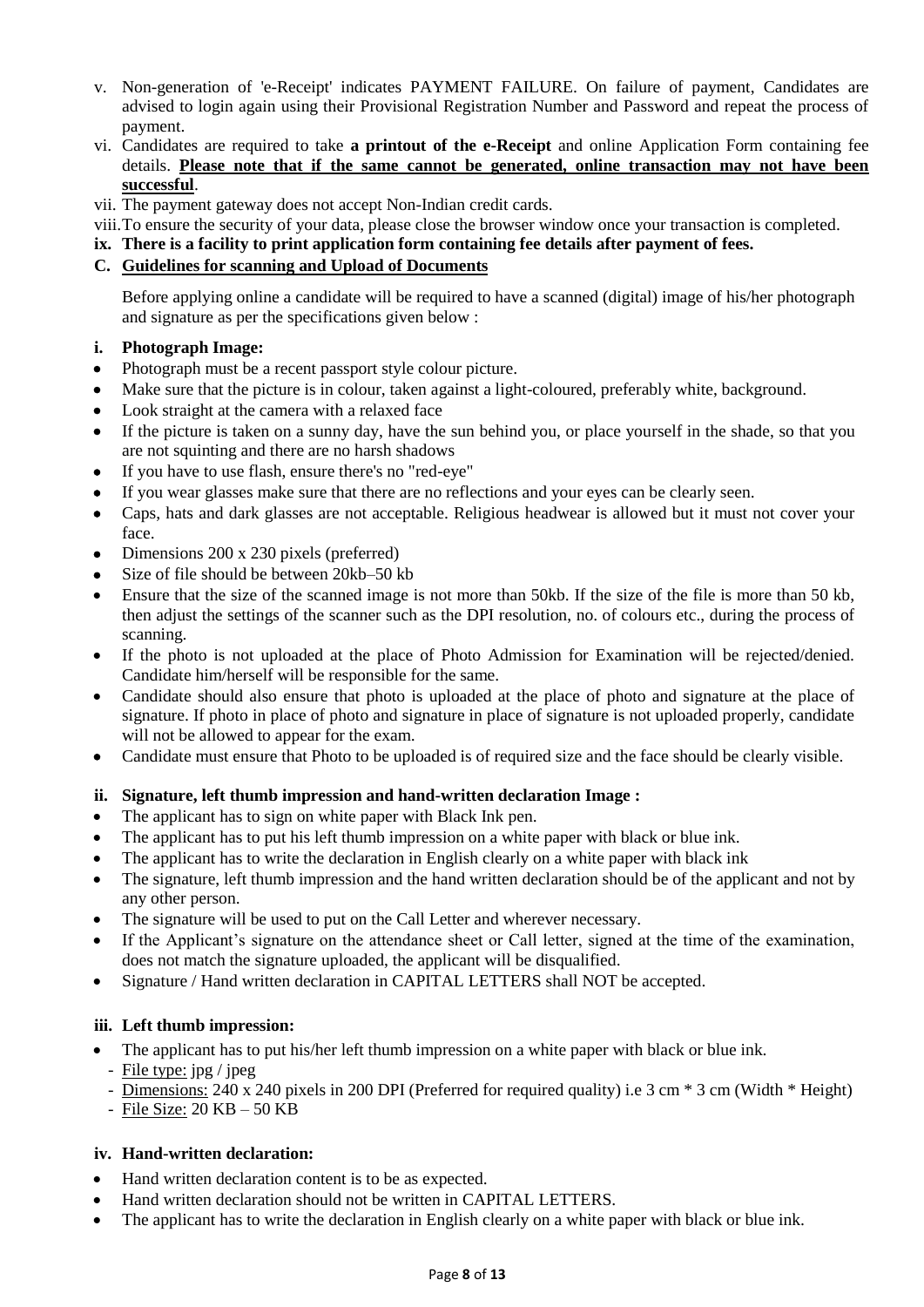- The hand written declaration should be of the applicant and not by any other person.
- Hand written Declaration
	- File type: jpg / jpeg
	- Dimensions: 800 x 400 pixels in 200 DPI (Preferred for required quality) i.e 10 cm \* 5 cm (Width \* Height)
	- File Size: 50 KB 100 KB

## **v. Scanning the documents:**

- Set the scanner resolution to a minimum of 200 dpi (dots per inch)
- Set Colour to True Colour.
- Crop the image in the scanner to the edge of the left thumb impression / hand written declaration, then use the upload editor to crop the image to the final size (as specified above).
- The image file should be JPG or JPEG format. An example file name is: image01.jpg or image01.jpeg
- Image dimensions can be checked by listing the folder files or moving the mouse over the file image icon.
- Candidates using MS-Windows/MS-Office can easily obtain documents in .jpeg format by using MS Paint or MS Office Picture Manager. Scanned documents in any format can be saved in .jpg / .jpeg format by using "Save As" option in the File menu. Size can be adjusted by using crop and then resize option.
- If the file size and format are not as prescribed, an error message will be displayed.
- While filling in the Online Application Form the candidate will be provided with a link to upload his/her **photograph, signature, left thumb impression and hand written declaration.**

## **vi. Procedure for Uploading the documents**

- While filling in the Online Application Form the candidate will be provided with separate links for uploading left thumb impression and hand written declaration
- Click on the respective link "Upload left thumb impression / hand written declaration"
- Browse and Select the location where the Scanned left thumb impression / hand written declaration file has been saved.
- Select the file by clicking on it
- Click the "Open/Upload" button Your Online Application will not be registered unless you upload your Left thumb impression and hand written declaration as specified.
- If the file size and format are not as prescribed, an error message will be displayed.
- Preview of the uploaded image will help to see the quality of the image. In case of unclear / smudged, the same may be re-uploaded to the expected clarity /quality.

## **Note:**

- i. In case the left thumb impression or the hand written declaration is unclear / smudged the candidate"s application may be rejected.
- ii. After uploading the left thumb impression / hand written declaration in the online application form candidates should check that the images are clear and have been uploaded correctly. In case the left thumb impression or the hand written declaration is not prominently visible, the candidate may edit his/ her application and re-upload his/ her thumb impression / hand written declaration, prior to submitting the form.

After registering online candidates are advised to take a printout of their system generated online application forms.

## **7. Other Guidelines**

- i. Applicants are advised in their own interest to apply on-line much before the closing date and not to wait till the last date to avoid the possibility of disconnection /inability/failure to log on to the Company's website on account of heavy load on internet website jam. BNP takes no responsibility for applicants not being able to submit their applications online within the last date on account of aforesaid reasons or for any other reason beyond the control of the BNP.
- ii. Any information submitted by an applicant in his/her application shall be binding on the applicant personally and he/she shall be liable for prosecution / civil consequences in case the information /details furnished by him /her are found to be false at a later stage.
- iii. BNP shall not be responsible for any application made/wrong information provided by an unauthorized person/institution. Applicants are advised not to share/mention their application details with/to anyone.
- iv. **The candidates applying for the posts code 1 to 3, if they are selected, at the time of joining, shall be liable to execute a bond of Rupees Two Lakhs to serve in the Company for a minimum period of three years. Such candidates shall have to provide two Sureties. In the event of leaving the Company, before**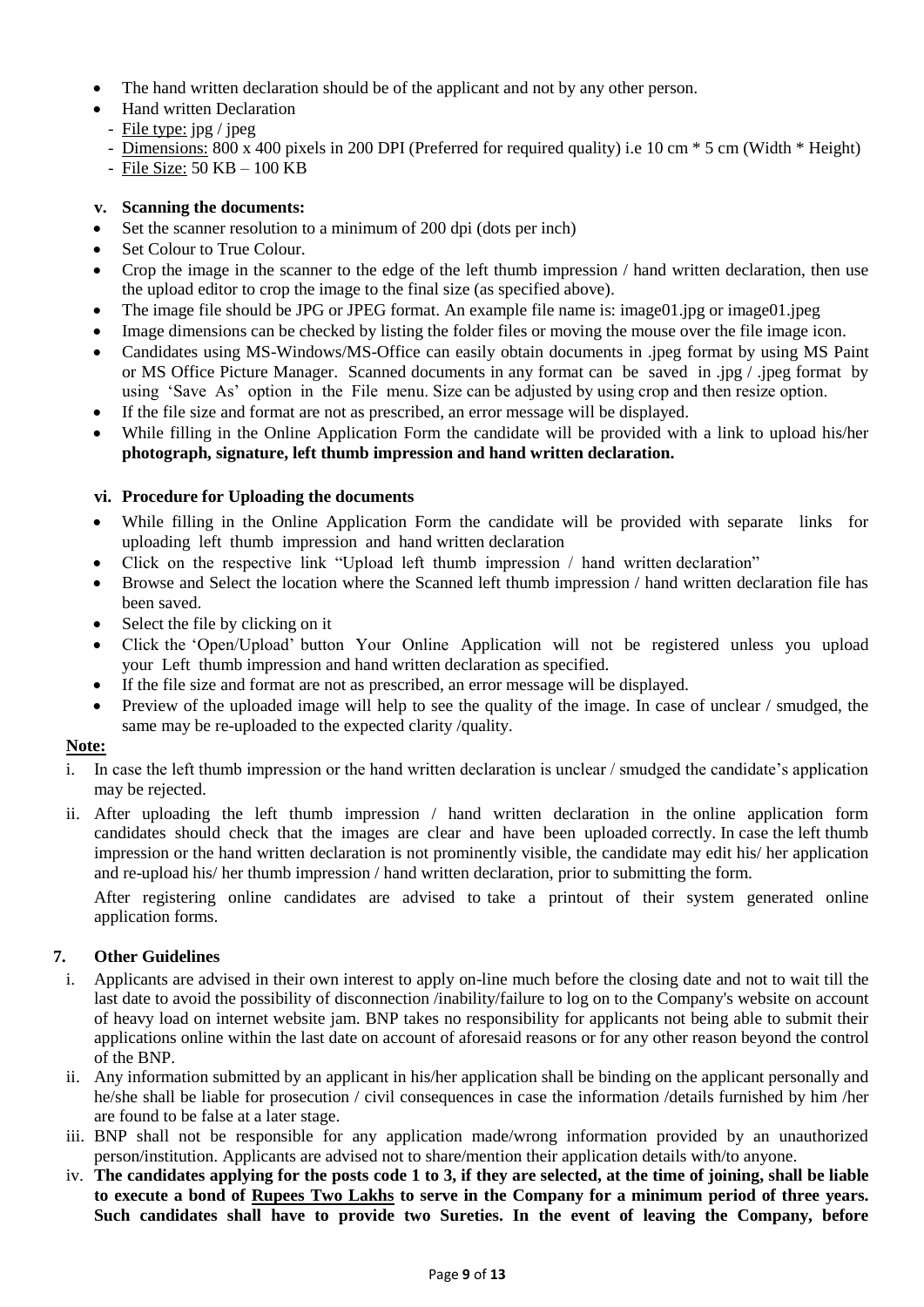**completion of minimum period of three years, failing which, the Sureties will have to indemnity the Company by making the total payment of Bond Amount.** 

v. Identity Verification -In the examination hall as well as at the time of verification of original certificates the call letter along with original and a photocopy of the candidate's currently valid photo identity such as PAN Card */* Passport/ Driving License/Voter's Card/Bank Passbook with photograph/ Photo identity proof issued by a Gazetted Officer on official letter head/ Photo identity proof issued by a People's Representative on official letter head/ valid recent Identity Card issued by a recognized College/University/Aadhar card/e-adhaar card with a photograph/ Employee ID card needs to be shown by the candidate.

Identity Card with photograph should be submitted to the invigilator for verification. The applicant's identity will be verified with respect to his/her details on the call letter, in the Attendance List and requisite documents submitted. If identity of the applicant is in doubt the applicant may not be allowed to appear for the Examination.

## **Please note that Ration Card and Learner's Driving License are not valid ID proof for this recruitment exercise.**

Note: Applicants have to produce in original the photo identity proof and submit photocopy of the photo identity proof along with Examination call letter while attending the examination, without which they will not be allowed to take up the examination. Applicants must note that the name as appearing on the call letter (provided during the process of registration) should exactly match the name as appearing on the photo identity proof. Female applicants who have changed first/last middle name post marriage must take special note of this.

If there is any mismatch between the name indicated in the Call Letter and Photo Identity Proof, the applicant will not be allowed to appear for the examination. In case of candidates who have changed their name, will be allowed only if they produce original Gazette notification/their original marriage certificate / affidavit in original.

### vi. **Action Against Applicants Found Guilty of Misconduct Use of Unfair means**

Applicants are advised in their own interest that they should not furnish any particulars that are false, tampered with or fabricated and should not suppress any material information while submitting online application. At the time of examination, verification of certificates or in a subsequent selection procedure, if an applicant is (or has been) found guilty of using unfair means or impersonating or procuring impersonation by any person or misbehaving in the examination hall or disclosing, publishing, reproducing, transmitting, storing or facilitating transmission and storage of contents of the test(s) or any information therein in whole or part thereof in any form or by any means, verbal or written, electronically or mechanically for any purpose or resorting to any irregular or improper means in connection with his/her candidature or obtaining support for his/her candidature by unfair means, or carrying mobile phones or similar electronic devices of communication in the examination hall such a candidate may, in addition to rendering himself/herself liable to criminal prosecution, be liable:

- a) to be disqualified from the examination.
- b) to be debarred either permanently or for a specified period from any examination conducted by SPMCIL.
- c) for termination of service, if he/ she has already joined the company.
- **8.** Applicants are advised to take a printout of the system generated application form, paste a photograph below the scanned photograph and sign across. Applicant should also sign at appropriate places.
	- i. They should attach the following documents and keep them ready with them :
	- Self-attested copies of the certificates pertaining to age, educational qualification i.e Copies of all the marks sheets of all semesters/years and experience i.e Experience certificate on the letter head of employer.
	- Self-attested copies of Caste/Tribe certificates for SC/ST/OBC applicants. Income & Asset Certificate for EWS candidates. The Certificates should have been issued by the Competent Authority for claiming the benefits of reservation in Civil Posts and services for these categories under the Government of India.
	- A copy of the Disability certificate Issued by the Competent Authority as prescribed by Government of India from PWD applicants. Candidates having less than 40% disability are not eligible for concessions meant for PWD candidates.
	- Ex-Servicemen applicants should keep a copy of discharge certificate. They should note that they are having post qualification experience in Production/ Manufacturing unit to be eligible for the post. A copy of the specific certificate on the letter head of the employer that they have worked in Production/Manufacturing Unit should be kept ready with them for the post code 1 to 3.
	- ii. Applicants in their own interest should keep all the above documents ready with them and should only be submitted at the time of verification or if advised to submit at any date after being shortlisted for further selection process on the basis of Online examination results. Any discrepancy in the online application and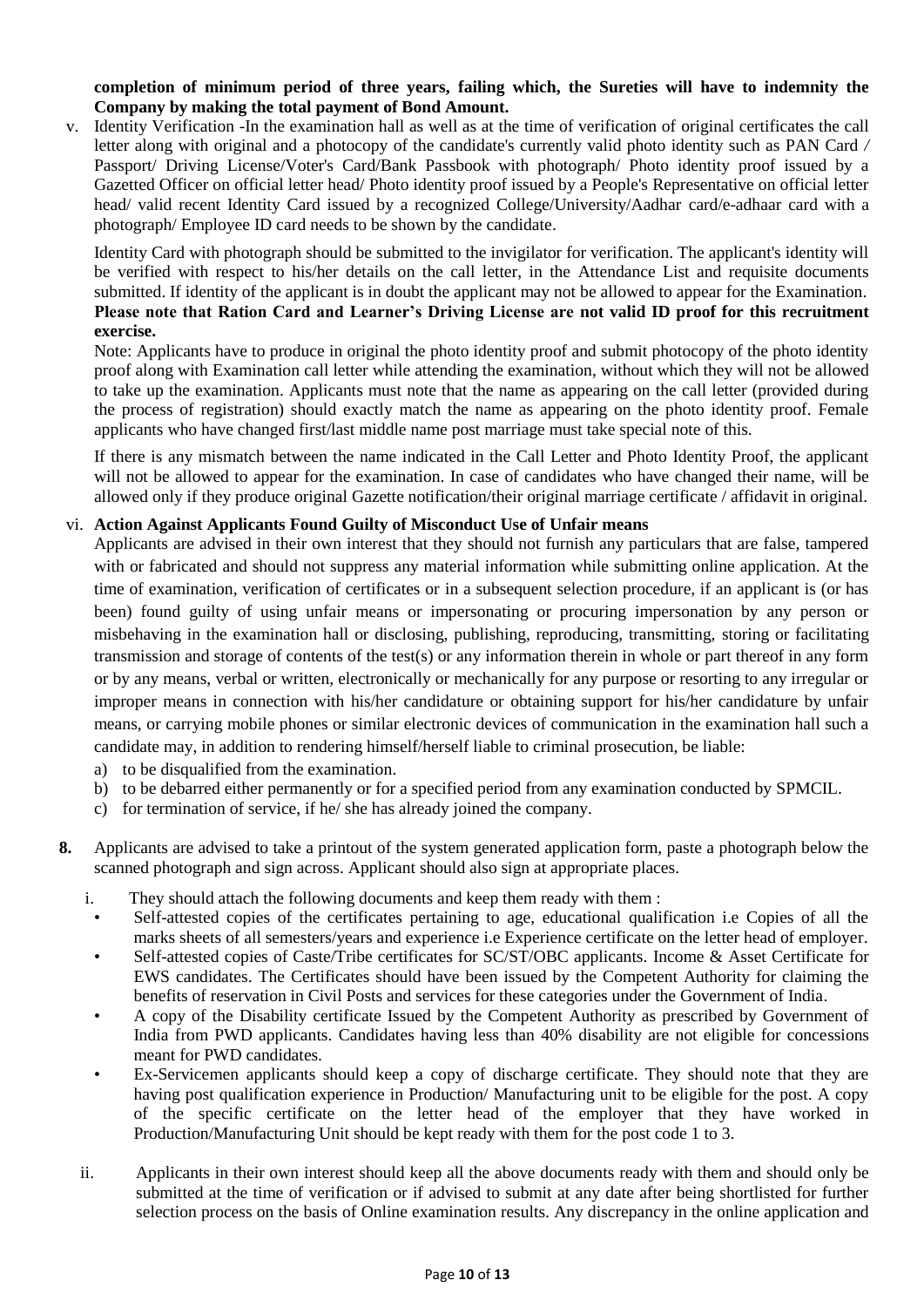documents submitted, if found at a later stage shall be liable for rejection of his/her candidature. The applicants should ensure that the signatures appended by them in all the places viz. in online application, call letter, attendance sheet etc. and in all correspondences with the Company in future should be identical and there should be no variation of any kind.

iii. An 'Information Handout' booklet will be made available to the applicants on the Company's website http://bnpdewas.spmcil.com which may be downloaded along with the call letter for online examination.

## **9. The applicants may note the following:**

- i. The SC/ST/PWD/EWS applicants claiming reservation in eligibility criteria should keep a photocopy of the Caste/Tribe/ Disability Certificate/ Income & Asset Certificate issued by the Competent Authority, the Government of India format for claiming the benefits of reservation in Civil Posts and services for these categories under the Government of India at the time of verification or at any date after being advised about the same.
- ii. Persons with Disability must produce a copy of the certificate of their disability issued by authorities empowered to issue such certificates at the time of verification or on any date after being advised about the same.
- iii. The applicants belonging to OBC should submit a photocopy of the certificate Issued by the Competent Authority in the format prescribed for claiming benefits of reservations for Other Backward Classes in Civil Posts and services under the Government of India at the time of certificates verification or on any date after being advised about the same. The certificate, inter alia, must specifically state that the applicant does not belong to the socially advanced sections/Creamy Layer. The certificate should have been obtained from the Competent Authority. The applicant should not belong to the socially advanced sections/Creamy Layer as on the last date of application. The OBC applicants coming under 'Creamy Layer' will be treated as "GENERAL" category applicant and hence they should select their category in online application as 'GENERAL'. It may be noted that only the castes/sub-castes figuring in the Central List (Govt. of India) will be considered accordingly OBC caste/Sub-caste figuring in the concerned State list but not in Central List will not be considered under OBC category.
- iv. Applicants already in service of *Govt.*/Quasi Govt. Organizations. Public Sector Banks/Undertakings and Autonomous Bodies will have to keep a photocopy of the **"No Objection Certificate"** from their employer along with the print out of the application and submit the original for verification at the time of online Test. However, at the time of reporting for duty after selection, a proper and unconditional relieving order/discharge certificate from the previous employer will have to be produced by the applicant in absence of which he/she will not be allowed to join the Company.
- v. Persons who have been dismissed from the service of any organization need not apply.
- vi. The decision of BNP, in all matters relating to this recruitment will be final and binding on the applicants. No correspondence or personal enquiries shall be entertained by BNP in this behalf.
- vii. The selected candidates are required to perform the duties as per directions of their superiors and have to perform the duties in any Section/Sub Section in BNP in Printing, Control, Ink Factory, Workshop, Office as directed as per the requirement of the organization. The selected candidates are also liable to be posted on the machines in any section/sub-section of Bank Note Press and they have to perform their duty as per directions and are required to work physically on the machine plant/equipment etc. The selected candidates are liable to be transferred to any of the Units of SPMCIL.
- viii. The selected candidates are required to stay in the BNP colony and the Quarter will be allotted as per their entitlement depending on the availability.
- ix. The seniority of the candidates on appointment will be as decided by the Company.
- x. There is no Interview for the selection of the post.
- xi. In case any dispute arises on account of interpretation of clauses in any version of this advertisement other than English, the English version published in Employment News and available on Company's website http://bnpdewas.spmcil.com shall prevail. Any resultant dispute arising out of this advertisement shall be subject to the sole jurisdiction of the courts situated in Dewas/Indore (MP).
- xii. Appointments of selected candidates will be subject to his/her being declared medically fit by Dist. Civil Surgeon, satisfactory report about his/her character and antecedents by the Police Authorities, satisfactory report from his/her previous employer, verification of original educational certificates, verification of caste/tribe and class certificate (for reserved category candidates only) and completion of all other pre recruitment formalities to the complete satisfaction of the Company. Further, such appointment shall also be subject to Service rules and Standing orders of the Company.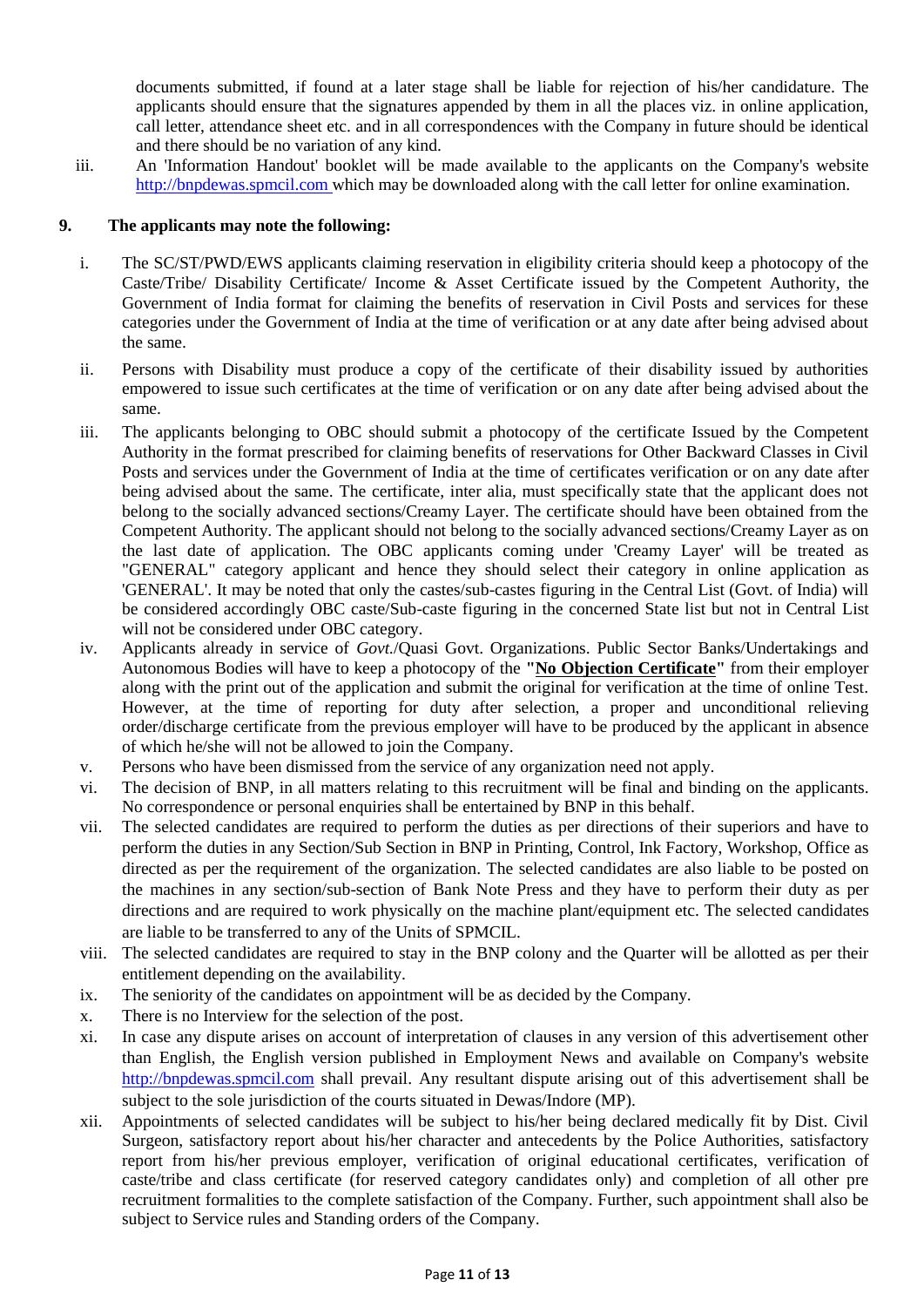- xiii. Canvassing in any form will be treated as a disqualification.
- xiv. No correspondence from applicants regarding their eligibility to apply for the above posts will be entertained.
- xv. No applicant is permitted to use or have possession of calculators, mobile phones, pagers or any other instrument/device in the examination hall.
- xvi. Please also refer to "How to Apply" and "Frequently Asked Questions (FAQs)" section on our website in case of any difficulty in applying online or register the problem online on [http://cgrs.ibps.in.](http://cgrs.ibps.in/)
- xvii. Any corrigendum to this advertisement will be displayed only on the Company's website [http://bnpdewas.spmcil.com.](http://bnpdewas.spmcil.com/) Therefore, applicants are advised to keep checking the Company's website for any update.
- xviii. The Company reserves the right to cancel the Advertisement fully or partly on any grounds and such decision of the Company will be displayed only on the Company's website http://bnpdewas.spmcil.com. It will not be intimated to the applicants individually. However, in case of cancellation, Examination fees (if any) paid by the applicants will be refunded to them.

Manager(HR) For General Manager